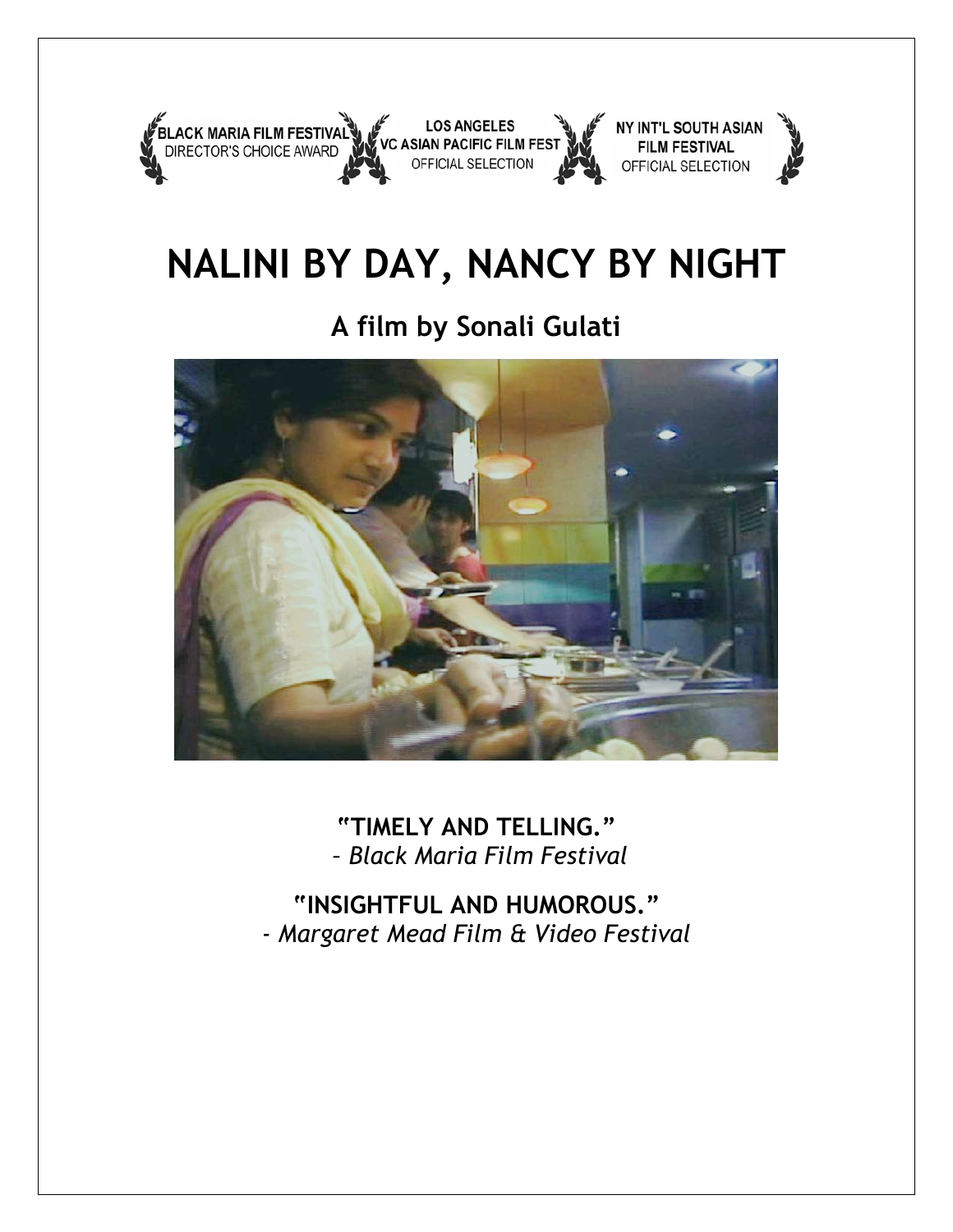#### **NALINI BY DAY, NANCY BY NIGHT**

### **SYNOPSIS**

In this insightful documentary, filmmaker Sonali Gulati explores complex issues of globalization, capitalism and identity through a witty and personal account of her journey into India's call centers. Gulati, herself an Indian immigrant living in the US, explores the fascinating ramifications of outsourcing telephone service jobs to India—including how native telemarketers take on Western names and accents to take calls from the US, UK and Australia.

A fresh juxtaposition of animation, archival footage, live action shots and narrative work highlight the filmmaker's presence and reveal the performative aspects of her subjects. With fascinating observations on how call centers affect the Indian culture and economy, **NALINI BY DAY, NANCY BY NIGHT** raises important questions about the complicated consequences of globalization.

#### **FESTIVALS**

*For the most updated list, visit www.wmm.com.*

- Humboldt Int'l Short Film Fest, Ledo Matteoli Award
- Int'l Cinemateca Film Fest, Uruguay, 1<sup>st</sup> Prize
- UFVA Juried Screening for NextFrame, 2<sup>nd</sup> Prize
- Black Maria Film Festival, Director's Choice Award
- Finger Lakes Environmental Film Festival
- Black Bear Film Festival
- Asian Pacific American Film Festival, Washington DC
- Margaret Mead Film and Video Festival
- NY International South Asian Film Festival
- Black Bear Film Festival
- TASVEER's Independent South Asian Film Festival
- Magnolia Independent Film Festival
- DisOrient Asian American Film Festival
- UNIFEM's Through Women's Eyes International Film Festival
- Indianapolis International Film Festival
- VC Asian Pacific Film Festival, Los Angeles

#### FILMMAKER BIO

Sonali Gulati is an Assistant Professor at Virginia Commonwealth University's Department of Photography & Film. She has an MFA in Film & Media Arts from Temple University and a BA in Critical Social Thought from Mount Holyoke College. Ms. Gulati's areas of specialization are film production and experimental filmmaking. Before moving to Richmond, VA, she taught film production, film analysis, and international cinema at Temple University. Ms. Gulati has made several short films that have screened at over one hundred film festivals worldwide including Canada, United States, Spain, France, Italy, Belgium, UK, Germany, Australia, and Asia. She has won awards and grants from foundations such as the Third Wave Foundation and the World Studio Foundation.



Women Make Movies • 462 Broadway, 5<sup>th</sup> Floor • New York, NY 10013 Tel: 212.925.0606 • webinfo@wmm.com • www.wmm.com